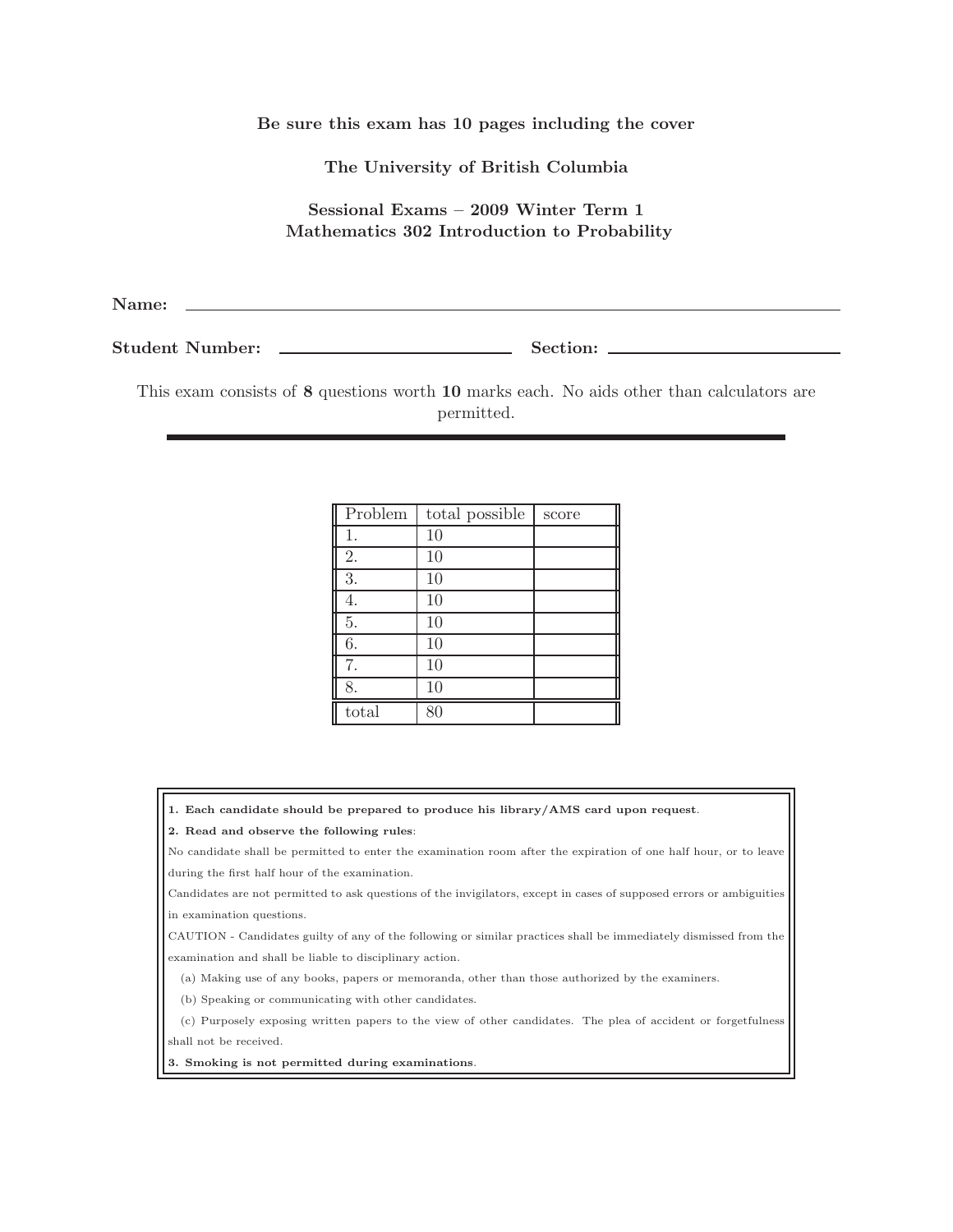Tables on last page.

1. A US scientist has 12 ties on a tie-rack. Four are red, four are white and four are blue. Each day he wears one of the twelve selected at random and at the end of the day returns it to the tie-rack.

## $(4 \text{ points})$  (a) What is the probability that none of the ties he wears next week are red?

(3 points) (b) What is the probability that not all the colours red white and blue are used next week?

 $(3 \text{ points})$  If, instead of returning each tie to the tie-rack at the end of the day he gives it away to his lab assistant, what is the probability that none of the ties he wears next week are red?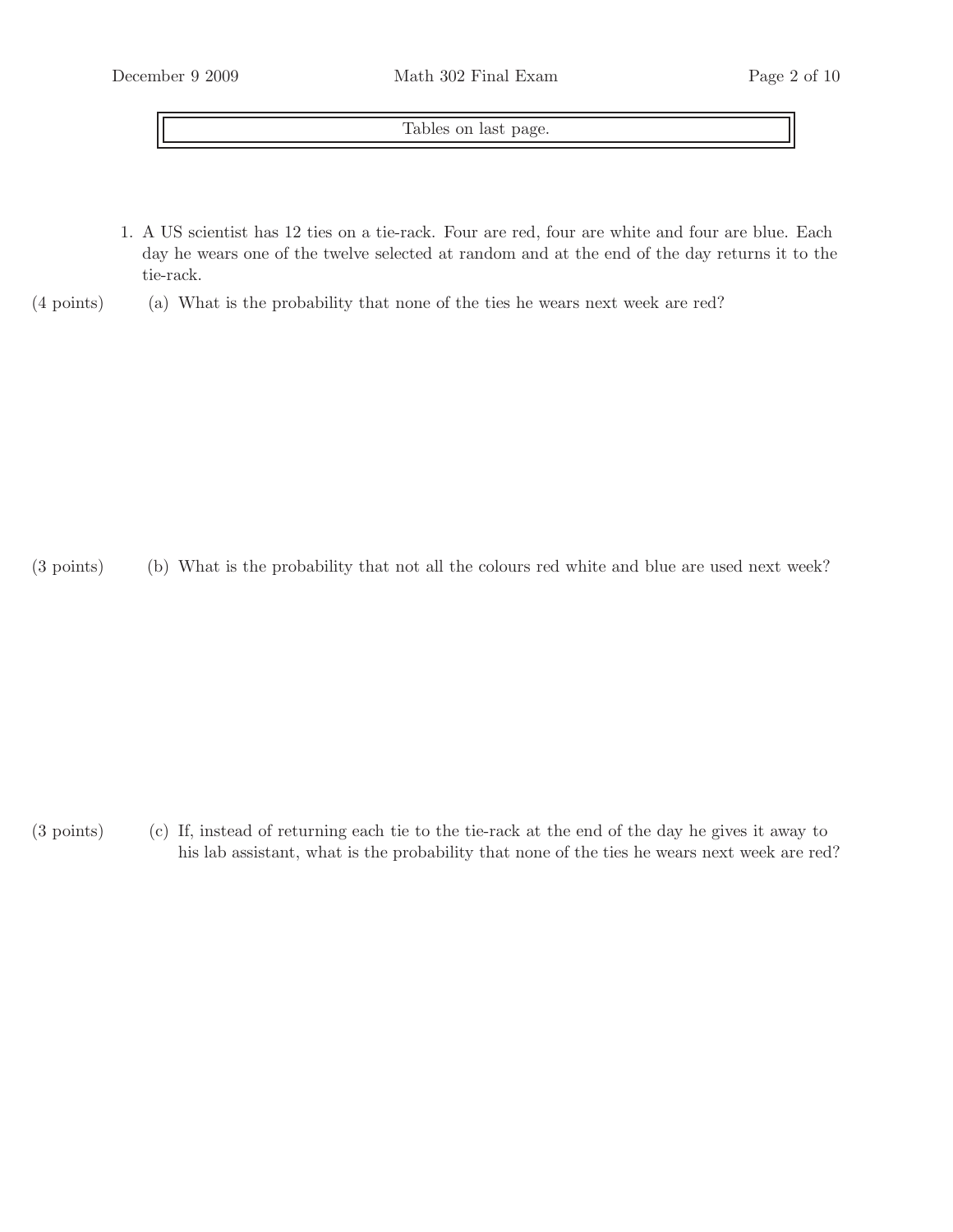$(10 \text{ points})$  2. Marie is getting married on Dec 5. In recent years, the probability of rain on Dec 5 has been  $\frac{1}{73}$ . Unfortunately, the forecast predicts it will rain for Dec 5. When it actually rains, the forecast correctly predicts rain 90% of the time. When it doesn't rain, rain is still forecast 10% of the time. What is the probability that it will rain on Dec 5?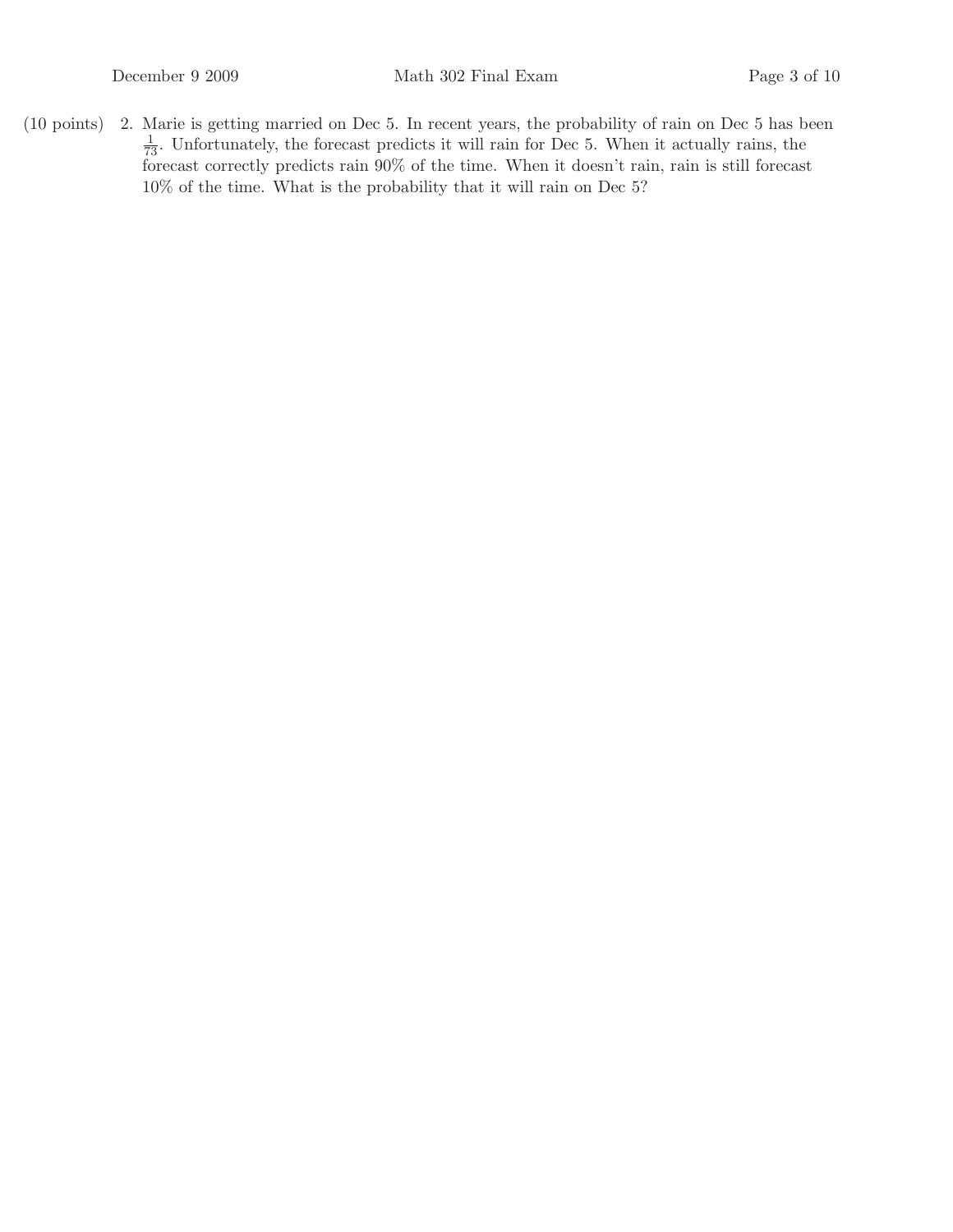3. The organisers of a banquet at a restaurant have ordered 100 place settings, but they have invited 103 people. Past experience indicates that 3% of the people who are invited independently decide not to come.

 $(7 \text{ points})$  (a) What is the approximate probability that exactly 100 people come?

 $(3 \text{ points})$  (b) If more than 100 people come there will be a surcharge of \$100 times the number of additional people. What is the expected surcharge?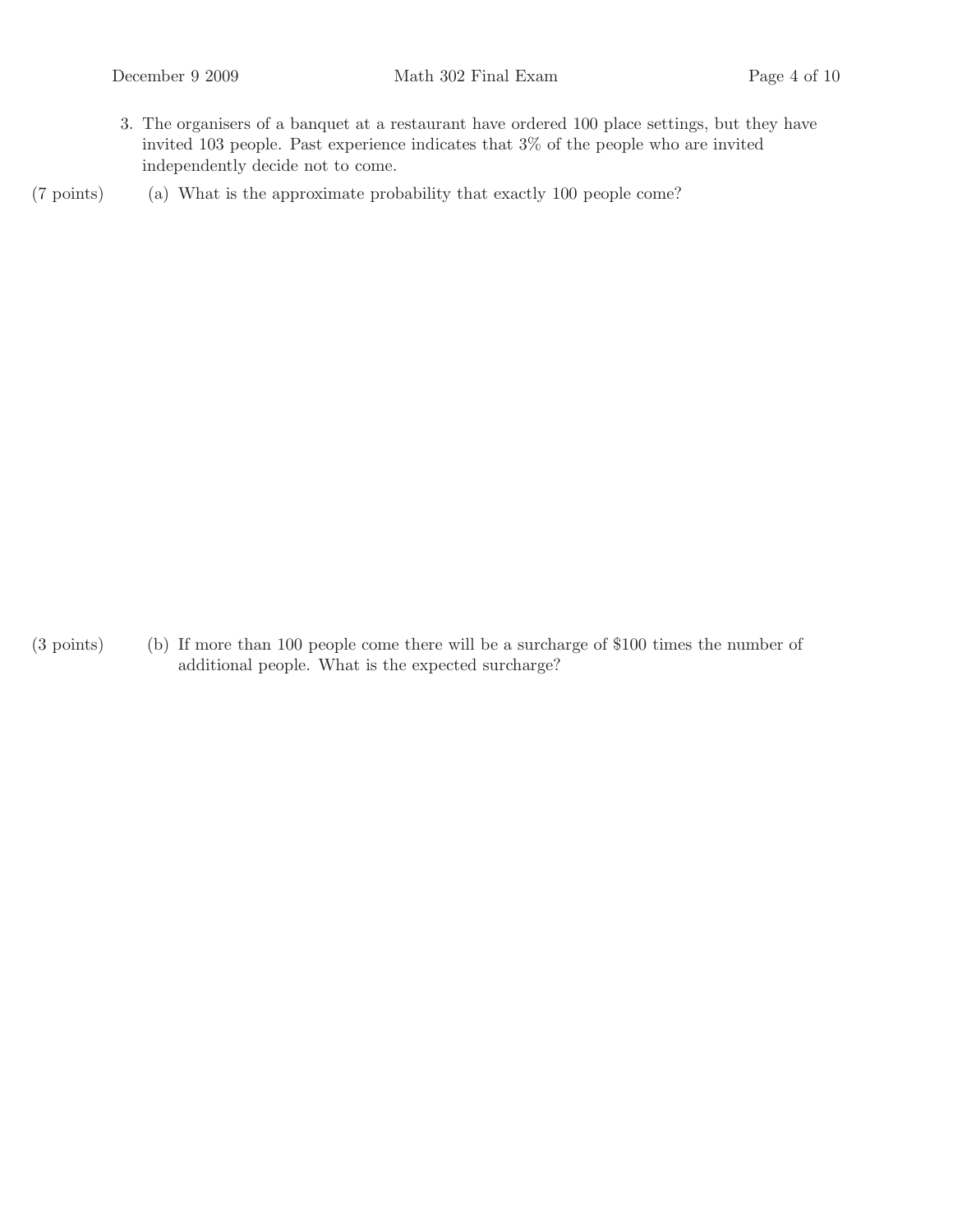- 4. Each light on a Christmas tree is immediately replaced when it fails. The failures for each light constitute a Poisson process with rate 1/500 failures per hour. There are twenty lights on the tree.
- $(2 \text{ points})$  (a) What is the probability that the light at the top of the tree lasts for all 12 days of Christmas?

 $(4 \text{ points})$  (b) What is the probability that at least one light fails on Dec 25?

 $(2 \text{ points})$  If at least two lights failed in the last 24 hours what is the probability that exactly two will fail in the next 24 hours?

 $(2 \text{ points})$  If at least two lights failed in the last 24 hours what is the probability that exactly three failed in the last 24 hours?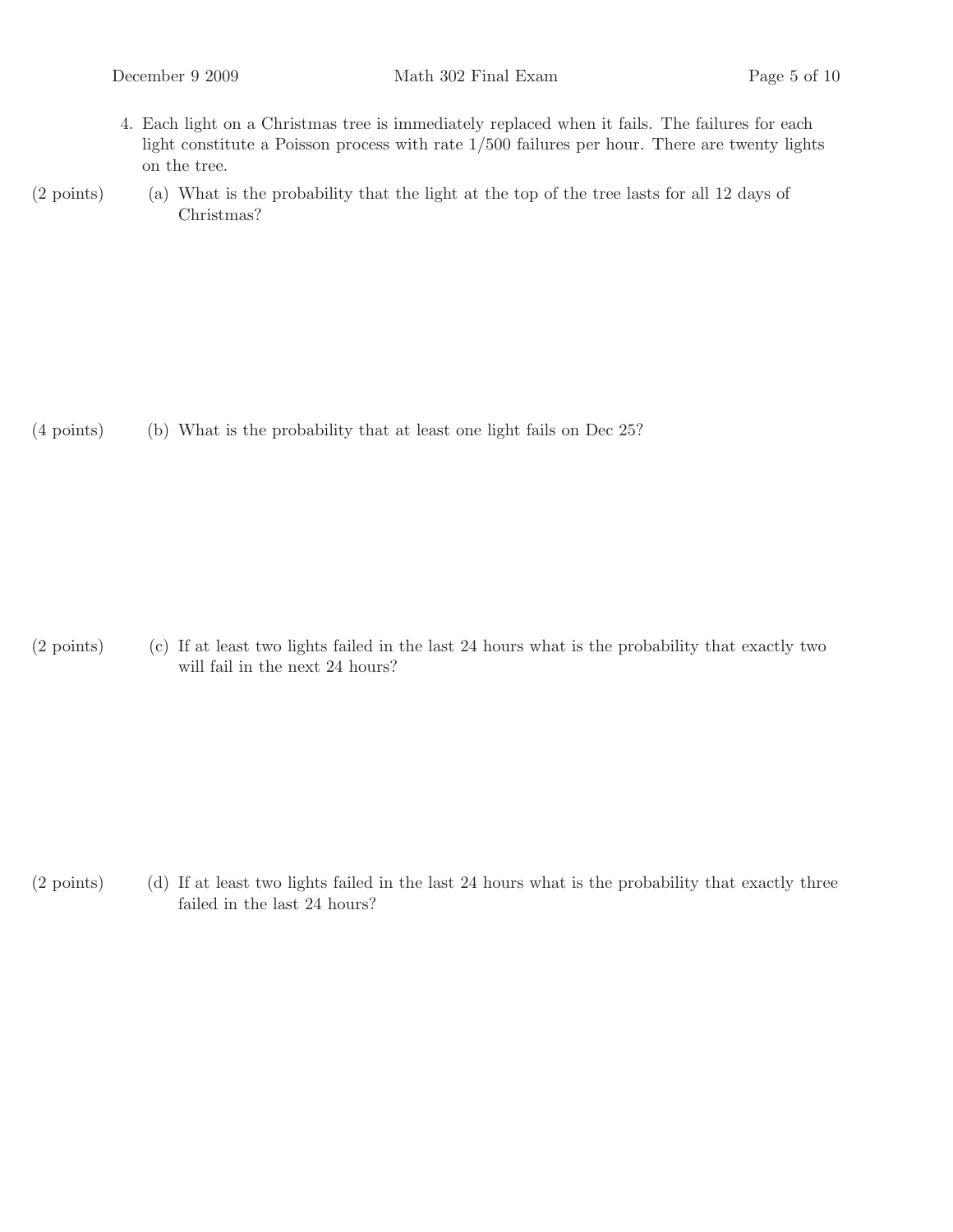## 5. A continuous random variable  $X$  has probability density function

$$
f(x) = \begin{cases} cx & \text{if } 0 \le x \le 1\\ x^2/7 & \text{if } 1 < x \le 2\\ 0 & \text{otherwise} \end{cases}
$$

where  $\boldsymbol{c}$  is a constant.

 $(5 \text{ points})$  (a) Find the value of  $c$ .

(5 points) (b) Find x such that  $P(X \ge x) = 1/21$ .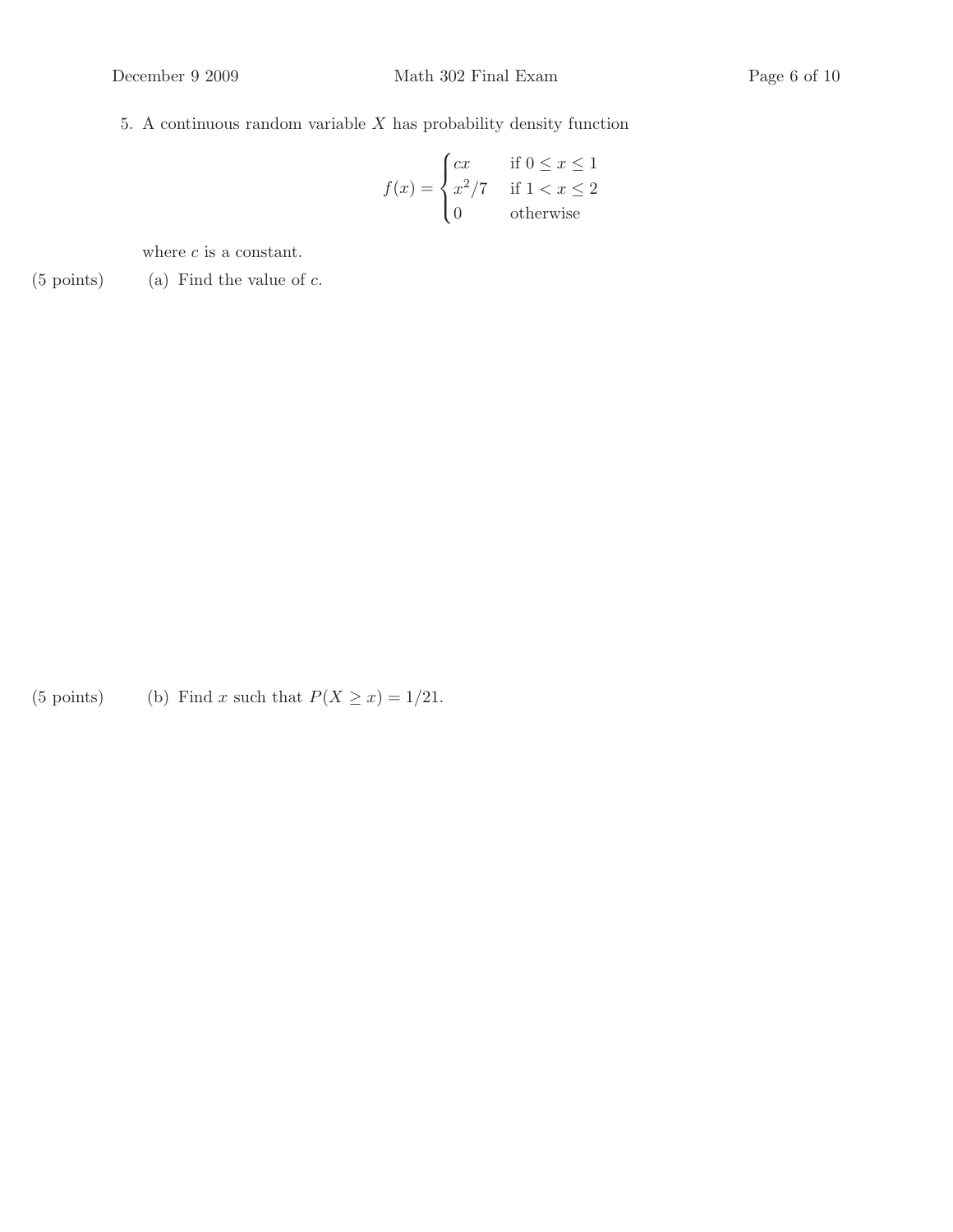- 6. The mass of a tribble has a normal distribution with mean 400 grams, and 80.3% of all tribbles have a mass between 390 and 410 grams.
- $(5 \text{ points})$  (a) Find the standard deviation of the mass of a tribble.

 $(5 \text{ points})$  (b) How many tribbles must be taken in a sample so that with probability 0.803 the average mass of the tribbles in the sample is between 399 and 401 grams?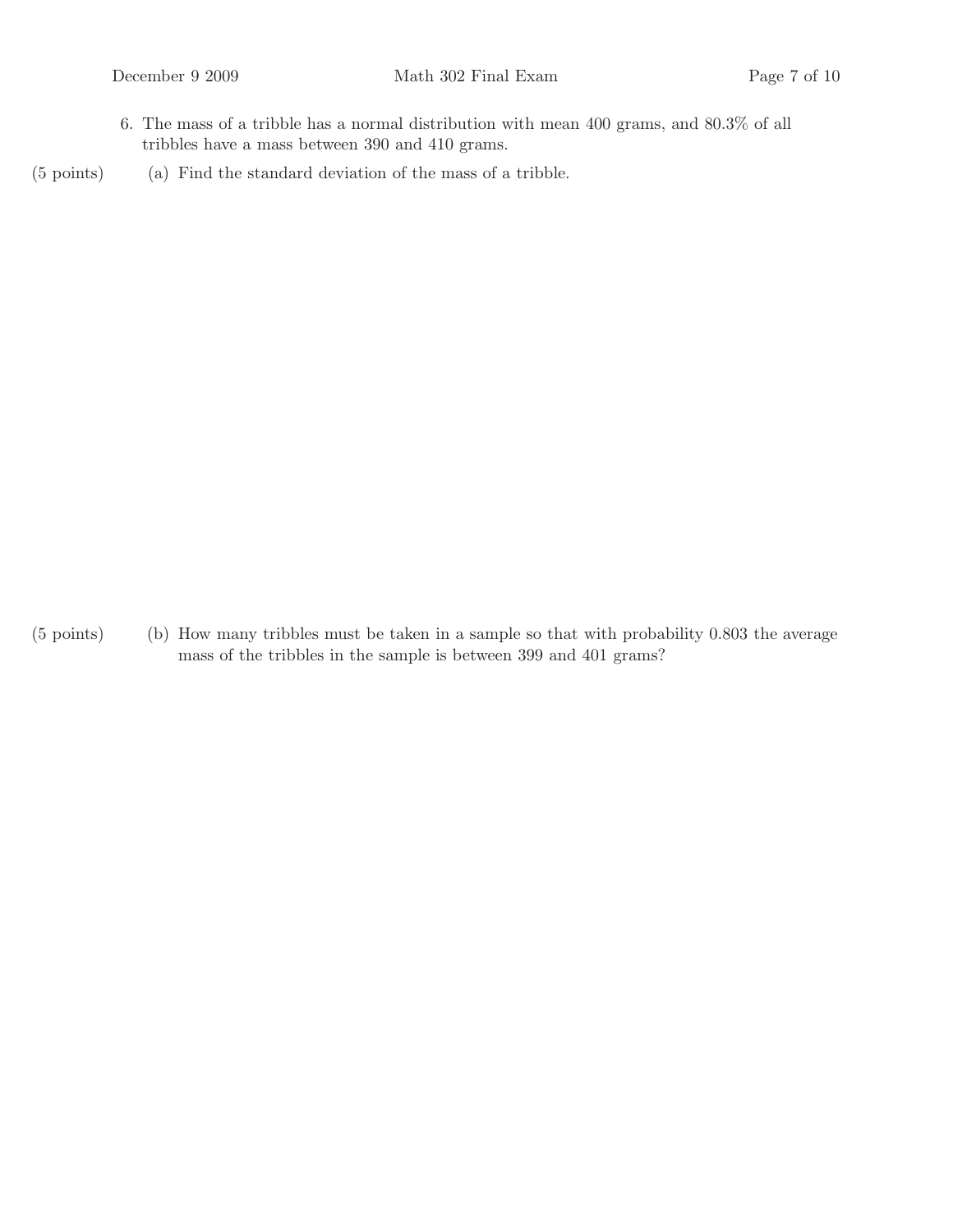- 
- 7. Two contractors, A and B, bid independently on a job. The contract will go to the lowest bidder. A's bid is a random number  $X$  selected (with uniform distribution) from the interval  $[1, 2]$ , while B's bid Y has probability density function

$$
f_Y(y) = \begin{cases} \frac{2}{3}y & \text{for } 1 < y < 2 \\ 0 & \text{otherwise} \end{cases}
$$

(2 points) (a) What is the joint probability density function of  $X$  and  $Y$ ?

(4 points) (b) What is the probability that A wins the contract, i.e. that  $X < Y$ ?

(4 points) (c) What is the expected value of the winning bid (i.e.  $E[\min(X, Y)]$ ? *Hint:*  $\min(X, Y) = X$  if  $X < Y$  and Y if  $Y < X$ .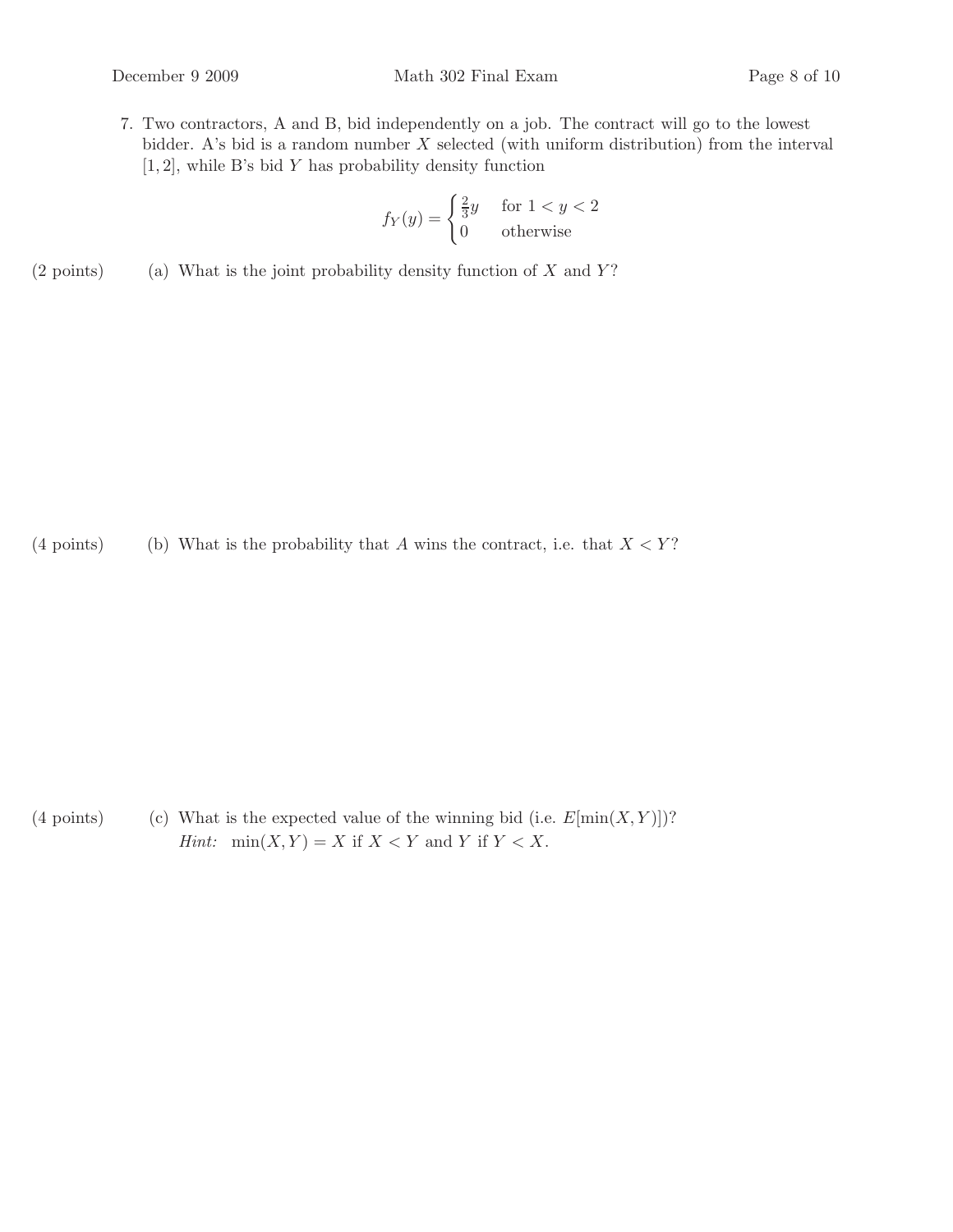8. Let  $X_1, X_2, \ldots, X_{50}$  be independent random variables, each with the same probability density function

$$
f(x) = \begin{cases} x/2 & \text{for } 0 \le x \le 2\\ 0 & \text{otherwise} \end{cases}
$$

and  $\overline{X} = (X_1 + \ldots + X_{50})/50$  their average.

(3 points) (a) Find the variance of  $\overline{X}$ .

(3 points) (b) Find an upper bound for the probability that  $\overline{X}$  deviates from its expected value by more than 0.1, i.e.  $|\overline{X} - E(\overline{X})| > 0.1$ .

(4 points) (c) Find a good approximation for the probability that  $\overline{X}$  deviates from its expected value by more than 0.1.